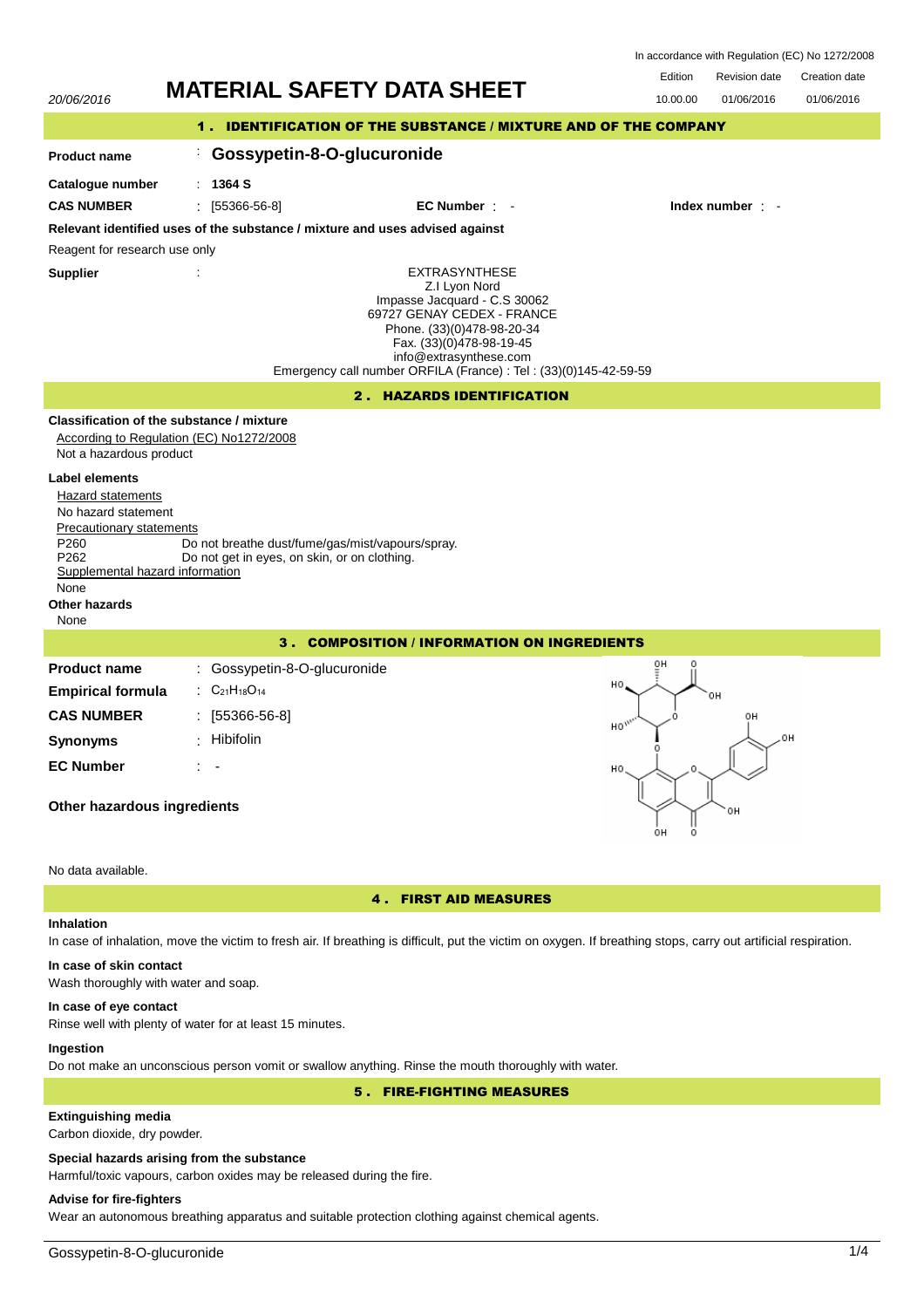## 6 . ACCIDENTAL RELEASE MEASURES

#### **Personal precautions**

Use personal protective equipment. Evacuate the personnel from the contaminated zone. Ensure adequate ventilation.

#### **Environnemental precautions**

Keeping away from drains, surface and ground waters.

#### **Methods and materials for containment and cleaning up**

Clean up without creating dust and place in adapted and sealed containers for elimination. Wash the contaminated aera with water and soap. Confine washing water and dispose of it complying with the local regulations. After cleaning, quickly eliminate traces of water with a product absorbing liquids (for example : sand, sawdust, universal binder, Kieselguhr).

### 7 . HANDLING AND STORAGE

#### **Precautions for safe handling**

Avoid formation of dust. Avoid contact with skin and eyes. During handling, wear suitable personal protective equipment (see section 8). Follow the normal measures for preventive fire protection.

**Specific handling** No data available.

**Specific end use(s)**

## No data available

#### **Conditions for safe storage, including any incompatibilities**

Store in a cool well-ventilated place. Keep container tightly closed in a dry place away from light.

Store at <+8°C

#### 8 . EXPOSURE CONTROL/PERSONAL PROTECTION

#### **Respiratory protection**

Wear imperatively an appropriated mask/respirator, tested and approved by standards such as NIOSH (US) or CEN (EU).

#### **Hand protection**

Handle with protective gloves. The selected gloves have to satisfy the specifications of EU Directive 89/686/EEC and the standard EN 374 derived from it.

#### **Eye protection**

Wear safety glasses.

#### **Skin protection**

Wear suitable protective clothing according to the quantity and the level of activity of the substance at the workplace.

| <b>9. PHYSICAL AND CHEMICAL PROPERTIES</b>            |                      |  |
|-------------------------------------------------------|----------------------|--|
| Information on basic physical and chemical properties |                      |  |
| Physical state                                        | : Powder             |  |
| Color                                                 | : Yellow             |  |
| Solubility in                                         | : No data available. |  |
| Melting point                                         | : No data available. |  |
| Initial boiling point                                 | : No data available. |  |
| Flash point                                           | : No data available. |  |
| рH                                                    | : No data available. |  |
| Partition coefficient: n-octanol/water                | : No data available. |  |
| Auto-ignition temperature                             | : No data available. |  |
| Decomposition temperature                             | : No data available. |  |
| Viscosity                                             | : No data available. |  |
|                                                       |                      |  |

## **Other information**

No data available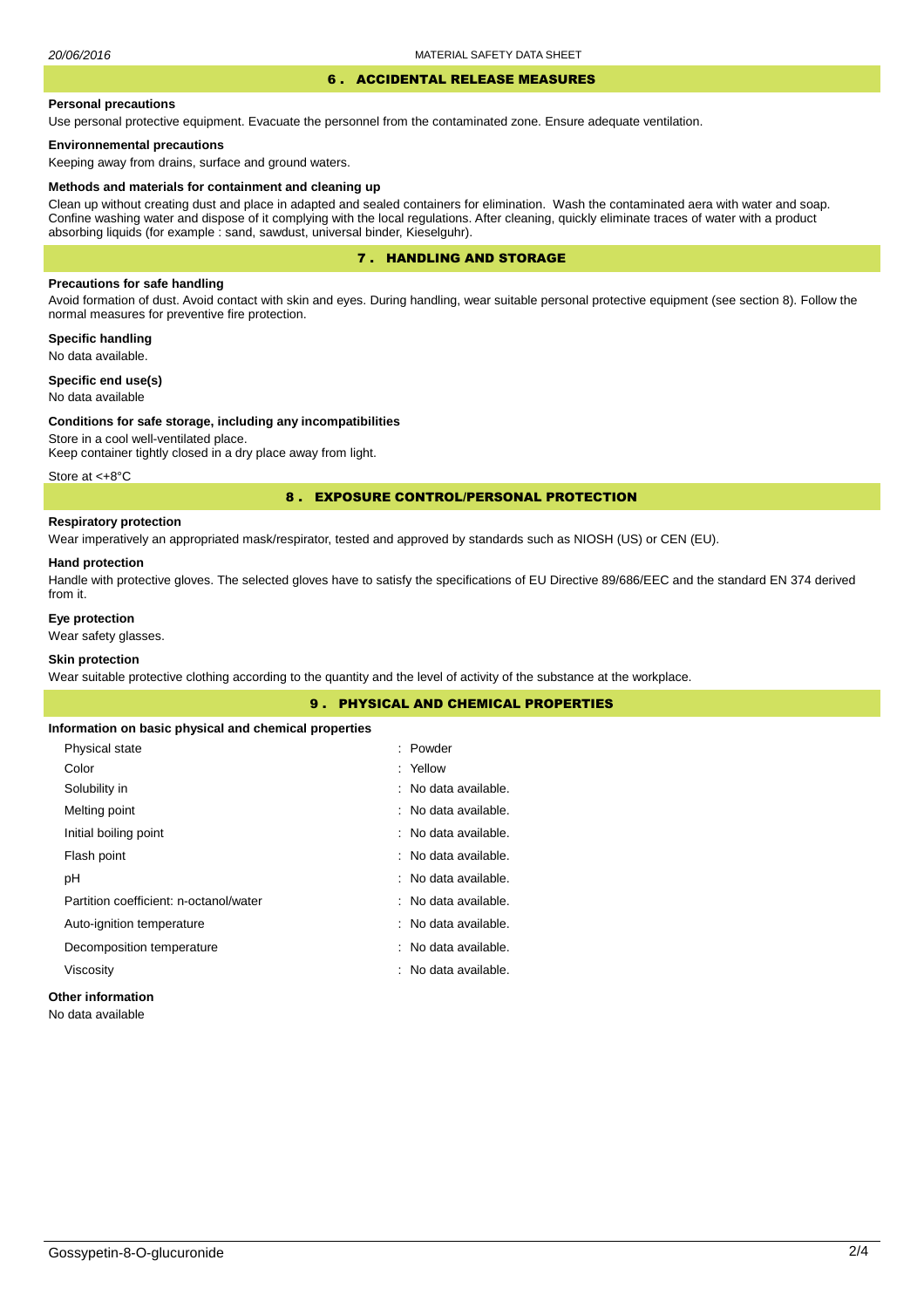#### 10 . STABILITY AND REACTIVITY

#### **Reactivity**

No data available.

#### **Chemical stability**

Stable under recommanded storage conditions.

#### **Possibility of hazardous reactions**

No hazardous reactions during storage and handling complying with the instructions.

**Conditions to avoid**

No data available.

**Incompatible materials**

No data available.

#### **Hazardous decomposition products**

No hazardous decomposition products if the instructions for handling and storage are respected. During high overheating of the substance or during a fire, hazardous decomposition products may be produced.

## 11 . TOXICOLOGICAL INFORMATION

#### **Acute oral toxicity**

No data available.

## **Acute dermal toxicity**

No data available.

#### **Acute inhalation toxicity**

No data available.

#### **Skin Corrosion**

No data available.

#### **Skin Irritation**

No data available.

#### **Serious Eye Damage**

No data available.

### **Eye Irritation**

No data available.

#### **Respiratory Sensitisation**

No data available.

#### **Skin Sensitisation**

No data available.

#### **Germ Cell Mutagenicity**

No data available.

#### **Carcinogenictiy**

No data available.

## **Reproductive Toxicity**

No data available.

## **Specific Target Organ Toxicity - Single Exposure**

No data available.

#### **Specific Target Organ Toxicity - Repeated Exposure**

No data available.

#### **Aspiration Hazard**

No data available.